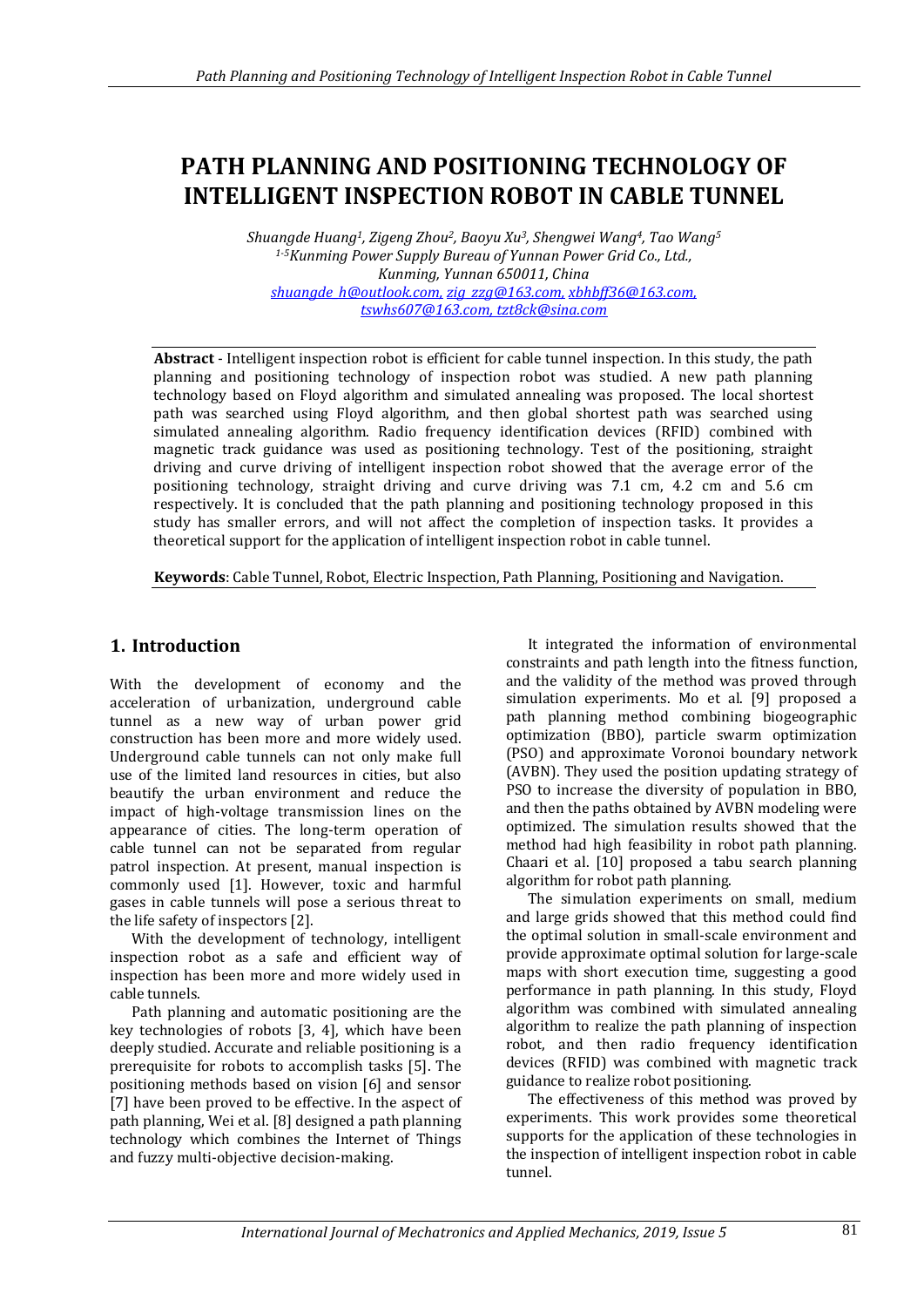# **2. Intelligent Inspection Robot and its Navigation System**

Underground cable tunnel has a complex environment. Generally speaking, cable tunnels are ten to dozens of meters under the ground, with narrow space, long length, humid air and high temperature, and interference from small animals also exists. Compared with overhead cables, cable tunnels are more prone to aging, corrosion and damage. The corrosion and destruction of cables is easy to cause fire because of electricity mixing. The fire will spread quickly and the rescue will be difficult, which will cause large-scale power outage and cause huge economic losses. Hazardous substances after combustion will further corrode cables.

In order to ensure stable power transmission, it is necessary to maintain and inspect cable tunnel. At present, the inspection of cable tunnel is mostly carried out manually. However, due to the particularity of cable tunnel environment, manual inspection is difficult to detect fire hazards early and the efficiency is low. Moreover the safety of manual inspection is very low. Heat generated by cable working, harmful gases produced by smoldering, low oxygen content of underground tunnel and some seepage area may endanger the health and safety of inspectors, and the communication condition in tunnels is poor. Once an accident occurs, it will pose a great threat to the personal safety of inspectors.

With the rapid development of underground cable tunnels, it is more and more urgent to find a new efficient inspection method to replace manual inspection. The emergence of intelligent inspection robot effectively solves various disadvantages of manual inspection. Intelligent inspection robot can work all day and adapt to complex environment in tunnels and has high safety.

The intelligent inspection robot system can be divided into two parts: navigation and detection. An excellent navigation system can realize the function of path planning and autonomous positioning and make reasonable planning of its inspection route. When multiple robots work together, different working sections are assigned to the robot through positioning and route planning, so as to improve the inspection efficiency. When the robot detects any abnormal situation in cable tunnels, maintenance personnel will be arranged according to the positioning.

In this study, the inspection robot designed by Zhe Jiang Dali Technology Co., Ltd., China, (Figure 1) was taken as the research subject, and the path planning and positioning technology in its navigation system were designed. The robot was equipped with LMS511 laser scanner, which can build a global map of cable tunnel through laser scanning, serving for path planning and positioning.



*Figure 1: The inspection robot*

# **3. Path Planning and Positioning Technology of the Inspection Robot**

#### *Path planning technology based on Floyd algorithm and simulated annealing*

Path planning technology of inspection robot is to find a passable and shortest path between the current position, the position that must be passed and the target position of the robot, so that the robot can complete as many inspection tasks as possible in the shortest time. According to the above requirements, the path planning technology not only needs to find the shortest path between two locations, that is, the local shortest path, but also needs to find the best combination between the locations to ensure the overall shortest path, that is, the global shortest path. Floyd algorithm is a classical path search method, which can find the shortest path between two points in a directed graph [11]. Simulated annealing algorithm is an intelligent search method, which can solve the optimization combination problem [12]. Therefore, Floyd algorithm was used for searching the local shortest path, and then simulated annealing algorithm was used for searching the global shortest path. The global optimal path planning was realized by the two algorithms.

## *Local shortest path searching based on Floyd algorithm*

The idea of Floyd is as follows. For two positions  $V_i$  and  $V_j$ , the shortest distance  $d_{ij}$ between the two positions is calculated.  $d_{ij}$  is initialized.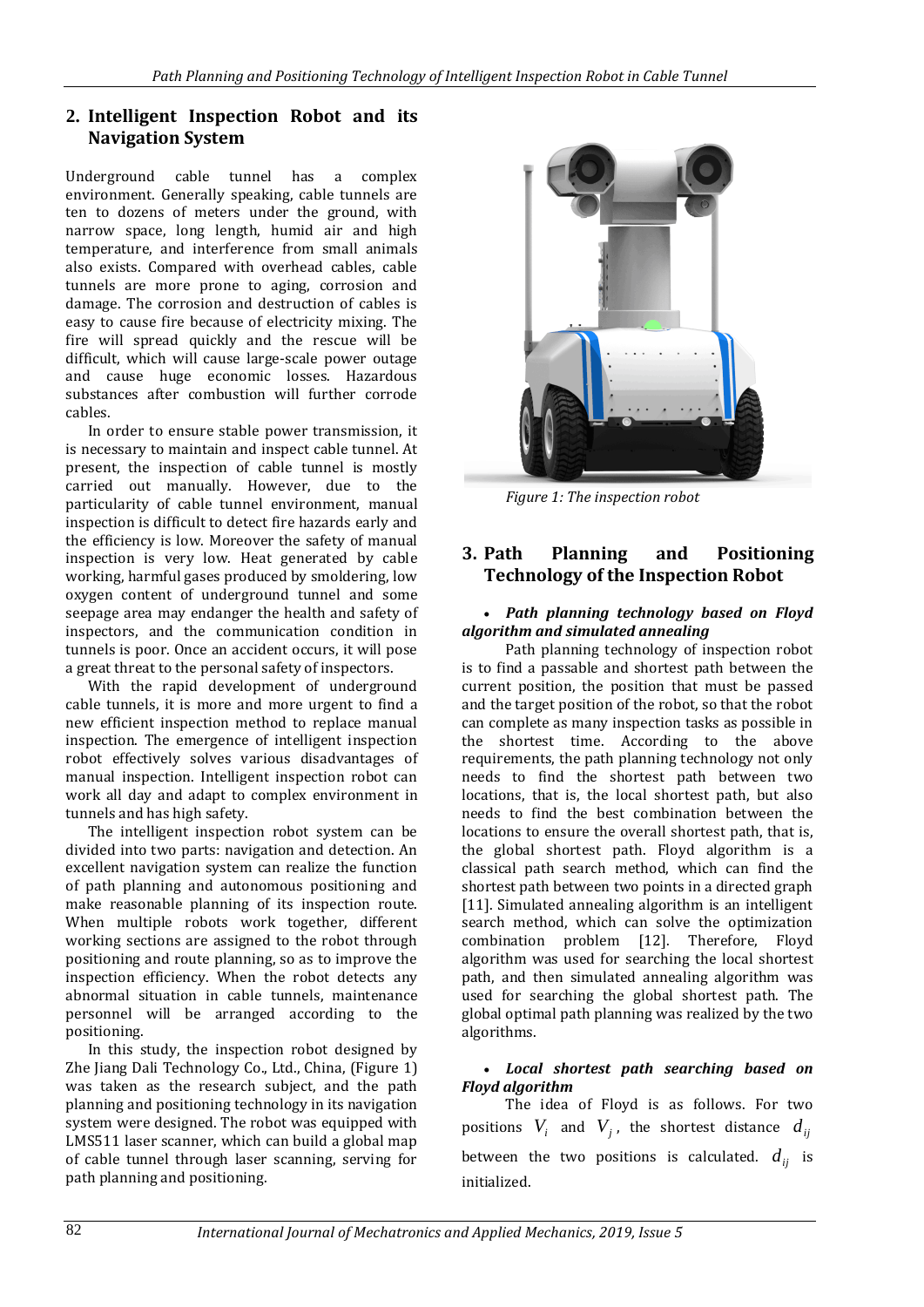If the two positions are the same, then  $d_{ij}^{} \! = \! 0$  . If the two positions are adjacent, then  $\,d_{\scriptscriptstyle ij}\,$  is the weight of edge between the two positions. If the two positions are not adjacent,  $d_{\mathit{ij}}$  can be expressed as  $\infty$ . Adjacent matrix is established through  $d_{ij}^{\phantom{\dag}}$  . A new vertex is added to the original route between the two positions as the intermediate vertex. If the length of the path combination is smaller than the original path after the addition of the intermediate vertex, then the original path was replaced by the new path, and the matrix element is revised. In the local shortest path searching of robot, suppose that map  $M$  has  $N$  points.  $d_{ij}$  was initialized. Weighted adjacency matrix  $A$  of  $M$  is established,  $A^0 = (d_{ij}^0)_{N \times N}^N$ . Firstly, the distance between  $V_i$  and  $V_j$ ,  $d_{i1}^0 + d_{1j}^0$ , was calculated taking

 $V_1$  as the intermediate point. Suppose  $d_{ij}^1 = \min \left\{ d_{ij}^0, \left( d_{i1}^0 + d_{1j}^0 \right) \right\}$ .  $A^1 = \left( d_{ij}^1 \right)_{N \times N}$  was established. Then the distance between  $V_i$  and  $V_j$ ,  $d_{i2}^1 + d_2^1$ 2  $d_{i2}^1 + d_{2j}^1$ was calculated taking  $V_1$  and  $V_2$  as the intermediate points. Suppose  $d_{ij}^2 = \min \{d_{ij}^1(d_{i2}^1, d_{2j}^1)\}$ .  $A^2 = (d_{ij}^2)_{N \times N}$ was established. The rest could be done in the same manner. The distance between  $V_i$  and  $V_j$ ,  $d_{\it in}^{\it n-1}$  +  $d_{\it nj}^{\it n-1}$  , was calculated taking  $\it V_{\rm 1}$  ,  $\it V_{\rm 2}$  ,  $\it V_{\rm 3}$  ...  $\it V_{\rm n}$ as the intermediate points. Suppose  $d_{ij}^{\,n} = \min \big\{ \! d_{ij}^{\,n-1}, \! \left( \! d_{in}^{\,n-1}, \! d_{nj}^{\,n-1} \! \right) \!\! \big\}. \quad \! \hat{A}^{\,n} = \! \left( \! d_{ij}^{\,n} \right)_{\!\! \! \scriptscriptstyle N \times N}$  $A^n = (d_{ij}^n)_{N \times N}$  was

established.  $A^n$  was the shortest path matrix.

#### *Global shortest path searching based on simulated annealing algorithm*

Simulated annealing algorithm is an optimization combination random search method simulating solid physical annealing process. It can avoid local optimal. It is a simple and flexible algorithm.

In the global shortest path searching of robot, suppose temperature as *T* , Markov chain length as *L* and initial iteration times K as 0. The specific steps of annealing algorithm are as follows.

*T* , *L* and *K* were initialized. A combination sequence of the initial position, target position and all positions which needed to be passed was randomly selected to express initial solution *X* , and energy function  $\,E(X)$  was calculated.

Two positions which must be passed were exchanged, and then a new solution  $X'$  was obtained. Energy function  $\,E\!\left(X^{\,\cdot}\right)$  was calculated.

Difference value  $\Delta E = E(X') - E(X)$  was calculated. If  $\Delta E < 0$ , the new solution  $X'$  was accepted; otherwise the probability of acceptance was calculated using the formula:

$$
P = \begin{cases} 1, E(X') \le E(X) \\ e^{\frac{\Delta E}{T}}, E(X') > E(X) \end{cases}
$$
 If random probability

 $\bigg)$  $\left(-\frac{\Delta E}{t}\right)$  $\lt \exp\left(-\frac{\Delta t}{t}\right)$  $P$ <sup>*t*</sup>  $\leq$  exp $\left(-\frac{\Delta E}{\Delta E}\right)$ , then  $X'$  was regarded as the new

solution; otherwise *X* was retained.

(4)When the termination condition was satisfied, the optimal path was output, and the algorithm ended.

The flow of robot path planning based on Floyd algorithm and simulated annealing algorithm is shown in Figure 2.



*Figure 2: The flow of robot path planning*

#### *RFID and magnetic track guidance based positioning technology*

Robot positioning technology adopted RFID in combination with magnetic track guidance. Magnetic stripes were paved on the road that the robot passed by. The robot regarded magnetic stripes as the signal source. The magnetic field information was obtained by internal magnetic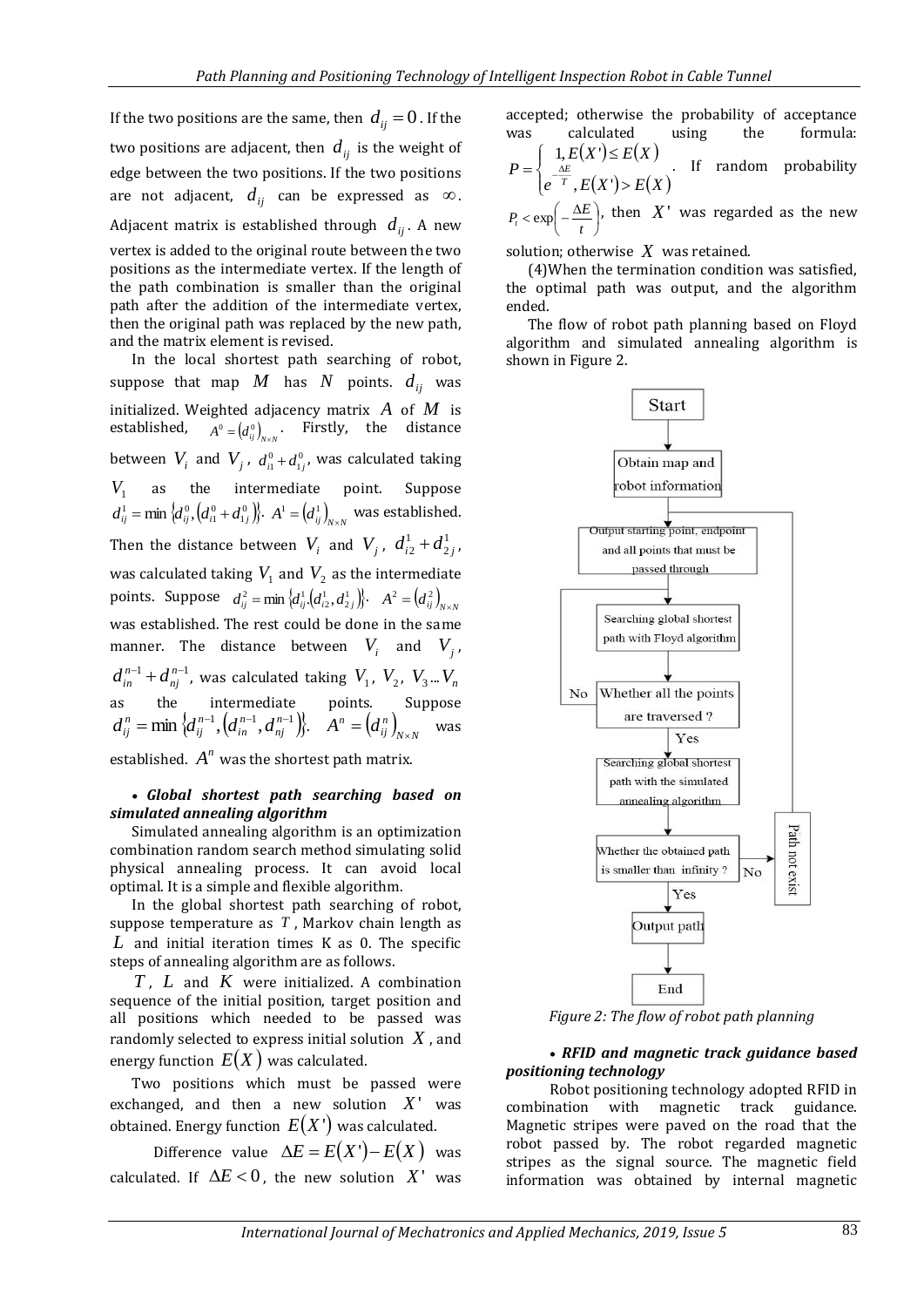sensors to ensure that the trajectory of the robot was consistent with the magnetic trajectory. Magnetic navigation is an excellent navigation way, and it will not be disturbed in the harsh environment of cable tunnel. RFID technology was used in the identification of positions.

When the robot reached the position of the RFID tag, the information was collected and transmitted to the

robot system to realize the positioning of the robot.

## **4. Robot Path Planning and Positioning Test**

The flow of the intelligent robot navigation is obtained based on the shortest path planning and positioning, as shown in Figure 3.



*Figure 3: The flow of the robot navigation*

After the robot received the inspection task, positioning initialization started, and the current location information was obtained using the positioning technology which combined RFID with magnetic trajectory guidance. Then the shortest path was calculated according to the target position. Firstly, the shortest path was searched using Floyd algorithm. Then simulated annealing algorithm was used to obtain the global shortest path. Whether the robot needed to turn was determined. After turning, the current path and position were obtained again. After reaching the inspection point, the robot was controlled to decelerate, stop at the inspection point, adjust the direction again after completing the inspection task, and resume the inspection.

#### *Robot positioning test*

Firstly, the positioning test was carried out. Four target points were marked on the map of cable tunnel. The robot moved to the target point from the starting point repeatedly. The actual and target positioning of the robot were compared through the results of RFID positioning, and the positioning error was calculated. The results of 20 times of positioning are shown in Figure 4.



*Figure 4: The error of the inspection robot positioning*

It was found from Figure 4 that the positioning error of the robot was within 10 cm, the maximum error was 11.2 cm, the minimum error was 3.1 cm, and the average error was 7.1 cm. It showed that the intelligent inspection robot based on RFID positioning technology could realize accurate positioning in the process of cable tunnel inspection, with small positioning error and high positioning accuracy.

#### *Robot straight path planning test*



*Figure 5: Robot straight driving path*

The robot completed the inspection path as shown in Figure 5. A and B represent the path nodes and C and D represent the inspection points. Point A is the starting point, point D is the target position, and the speed of the robot was 200 mm/s. The straight driving condition of the robot was tracked.



*Figure 6: The track of the robot in the straight driving*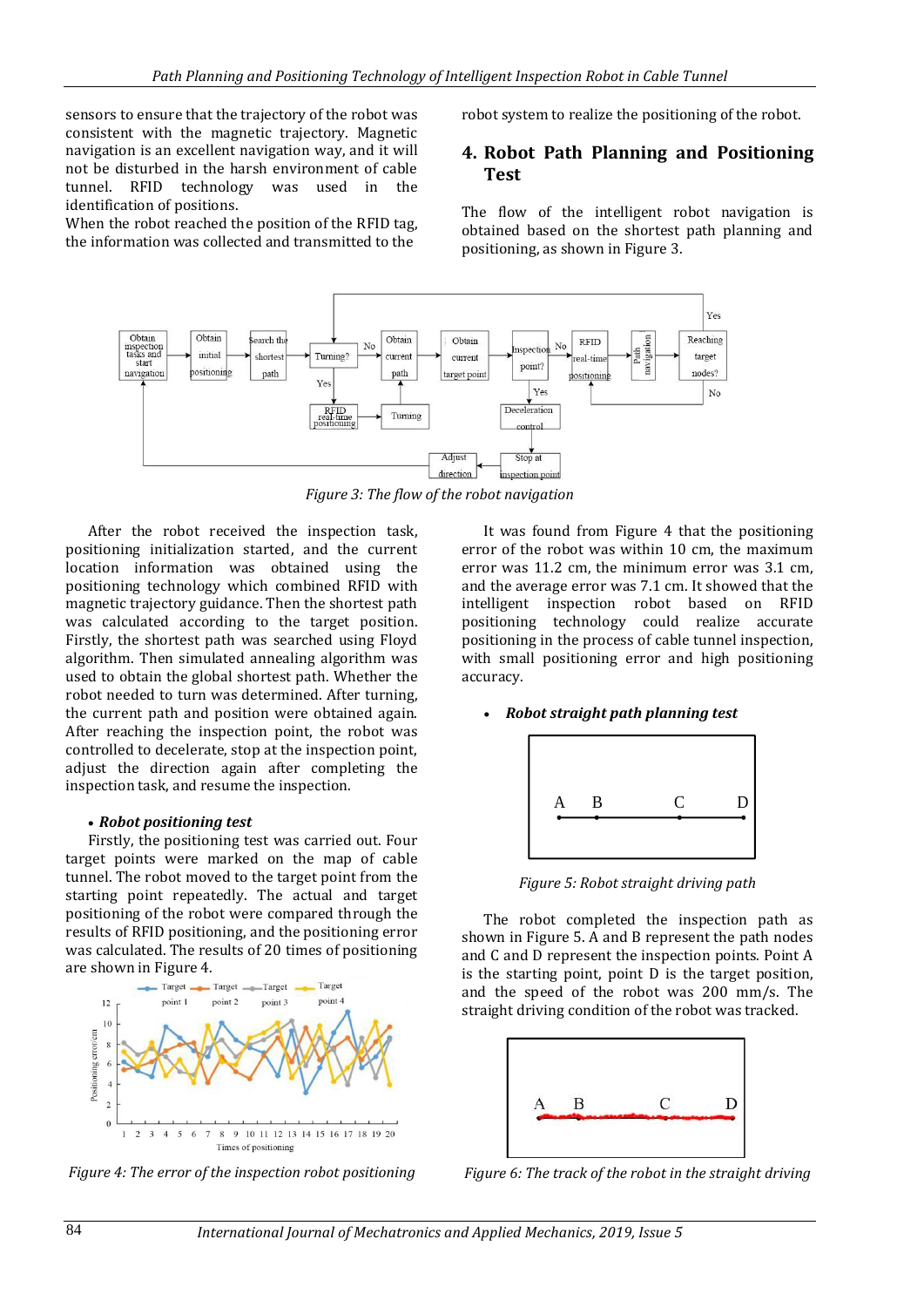Figure 6 shows the tracking result of the intelligent inspection robot in straight driving. Straight line represents the established path, and red represents the position information of the robot in the actual driving process according to the path planned based on Floyd algorithm and simulated annealing algorithm. It was found that the actual driving path of the robot basically coincided with the established path, indicating that the path planning technology had a good performance in the straight driving process of the robot.

*Table 1. Error analysis of the straight driving*

|            | Maximum | Minimum I | Average |
|------------|---------|-----------|---------|
|            | error   | error     | error   |
| Error (cm) | 7.1     |           | 4.7     |

Table 1 shows the error of the robot in the straight line. The maximum error between the actual path and the fixed path was 7.1 cm, the minimum error was 0 cm, and the average error was 4.2 cm. It was found that the robot had very small error in the straight driving, which showed that the path planning played a very good role.

#### *Robot curve path planning test*

The curve driving of the robot was tested. The robot carried out inspection along the path as shown in Figure 7. The track of the robot in the curve driving is shown in Figure 8.



*Figure 7: The curve driving path of the robot*

Red in Figure 8 represents the position information of the robot in actual driving under the guidance of path planning. It was found that the position of the robot basically coincided with the established path in the actual driving process, it could accurately stop at the inspection point, and the difference between the actual path and the established path was relatively large in the process of turning.



*Figure 8: The track of the robot in the curve driving*

|            | Maximum | Minimum | Average |  |
|------------|---------|---------|---------|--|
|            | error   | error   | error   |  |
| Error (cm) | 10.3    |         | 5.6     |  |

The error analysis in Table 2 shows that the position error of the robot was larger in the curve driving than in the straight driving. The maximum error was 10.3 cm and the average error was 5.6 cm, but the overall error was small, which had no influence on the completion of inspection tasks.

The analysis of the straight and curve driving of the robot suggested that the path planning technology could plan the driving path of the robot very well, with a small error, and could help the robot to complete inspection tasks quickly and efficiently.

## **5. Discussion**

The rapid development of economy has put forward new requirements for power system [13]. More and more transmission lines are laid by cable tunnel. Cable tunnel has become the main power supply mode in more and more large cities. In order to ensure the normal operation of cable tunnels, regular inspection of cable tunnels is needed. At present, the commonly used manual inspection method is inefficient and dangerous [14]. With the development of technology, intelligent patrol robot has been well applied in cable tunnel. It can replace manual inspection and conduct more efficient and safe inspection. It is the development mode of cable tunnel inspection in the future. Path planning is the most important part of robot autonomous navigation [15]. This study mainly explored the path planning technology and positioning technology in navigation system.

Floyd algorithm is a good algorithm for searching the shortest distance between two locations. In this study, it was applied in the searching of the local shortest path of the robot.

Then in order to obtain the global shortest path, simulated annealing algorithm was selected to obtain the shortest inspection path, thereby improving the inspection efficiency. As to positioning technology, RFID combined with magnetic track guidance was used to achieve rapid and accurate positioning of the robot, so as to obtain cable fault information and timely remove faults.

In order to verify the validity of the method, the positioning, straight driving and curve driving of the robot were tested respectively. The analysis of the positioning error in Figure 4 indicated that the positioning error fluctuation of the robot was small, the error value was small, basically within 10 cm, the maximum error was 11.2 cm, the minimum error was 3.1 cm, and the average error was 7.1 cm.